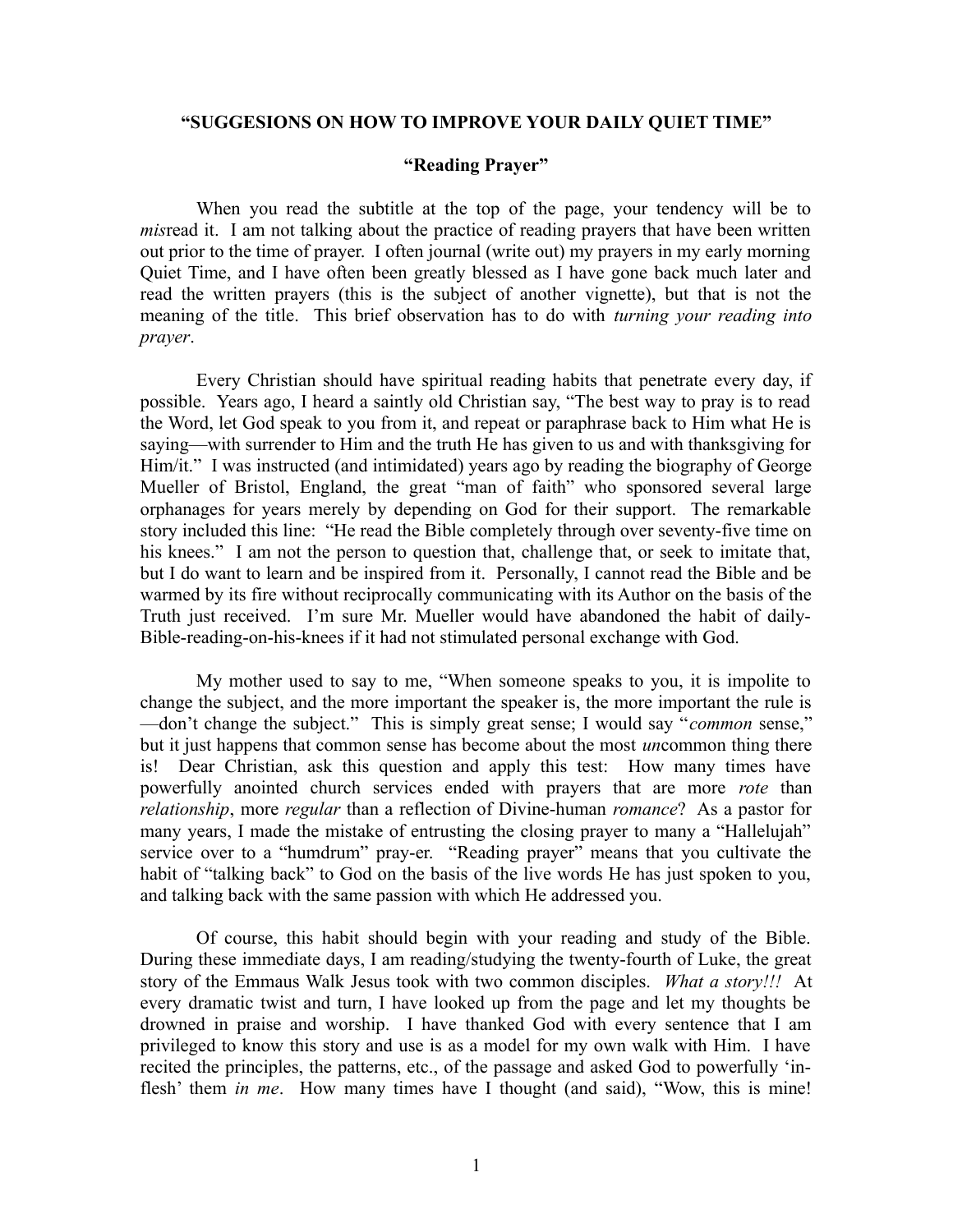Jesus, this is You and me! This is the model for every Christian. My feet touch the Emmaus Road with every step I take. Please, do not let my eyes be 'holden' as theirs were; instead, let them be 'opened' by the Miracle of the Spirit's Grace, as theirs were." This is "reading prayer," that is, prayer that is formed (and forced) and fired and fueled by the reading of that moment.

I want to be very cautious as I proceed "the rest of the way" in this vignette. Reading prayer should not only characterize your reading of the Bible. It should also be used in/during *everything you read*. Certainly, it should apply to all the devotional books you use to fuel your Quiet Time and your relationship with God. How many times have I recited, repeated, paraphrased, and rewritten in other words *(*the margins of all of my books look like the "scribble terrain" of a writer who is a hundred miles from notebook paper), the content of a daily devotional from Oswald Sanders' *My Utmost For His Highest.* I have often prayed, "Lord, you have given '*Your* Utmost for *my* highest,' now, please transform me so I can give '*my* utmost for *Your highest!"* I have heard from God out of those pages again and again, and again and again I have transposed the words of the text into the words of my lips/heart as I repeat them back to God in awe, wonder, brokenness, praise and worship. I have had at least an equal experience in the use of Glyn Evans' *Daily With the King*. I have been absolutely stupefied at the consistent Divine speech that has resonated in my heart from the daily use of these two books. "When an Important Person speaks to you, don't change the subject!" Never has my mother's dictum meant more to me than today. *"Child of God, don't change the subject when God speaks!"* Exhaust all possibilities inwardly and in exchange with Him to maximize what He is saying. When you get to the vignette based on "Buy the truth and sell it not," remember this vignette. Treat the immediate truth God speaks to you like a woman-with-a-new-diamond treats that diamond, turning it over in the sunlight to examine every facet of it, then re-turning it as if she has missed one or as if she would invent one that isn't even there! "Search the (reading) daily," and repeat the surface truths, the subtleties, the innuendos, back to God with a heart-shout of praise.

Now, here's the rub of this brief meditation. I personally believe this can/should be done by a Christian *with all reading,* not merely his "devotional" or "spiritual" reading*.* Reading prayer can be triggered by the newspaper. How many times have I heard my wife respond with prayer to a *happy* or a *horrible* news report while holding the daily newspaper spread open in her hands! "Lord, bless that ….," "Lord, thank you for ….," "Lord, please help those people …." How many times have we stopped our reading, recited the content to the other, then laid the newspaper down momentarily to pray for the people involved in some story. When we saw/read the first reports of the earthquake/tsunami in the area of the Indian Ocean, both of us wept and prayed as we tried to identify with the trauma-emotions and the devastation of the people of the area. Every newscast should be a stimulant to prayer every day, every *National Geographic Special* or the specials on *The History Channel* should be used to intercede for the ethnic groups, cultures and nations featured, and every page read (of *anything)* should be a loud bell within a Christian ringing out "the call to prayer."